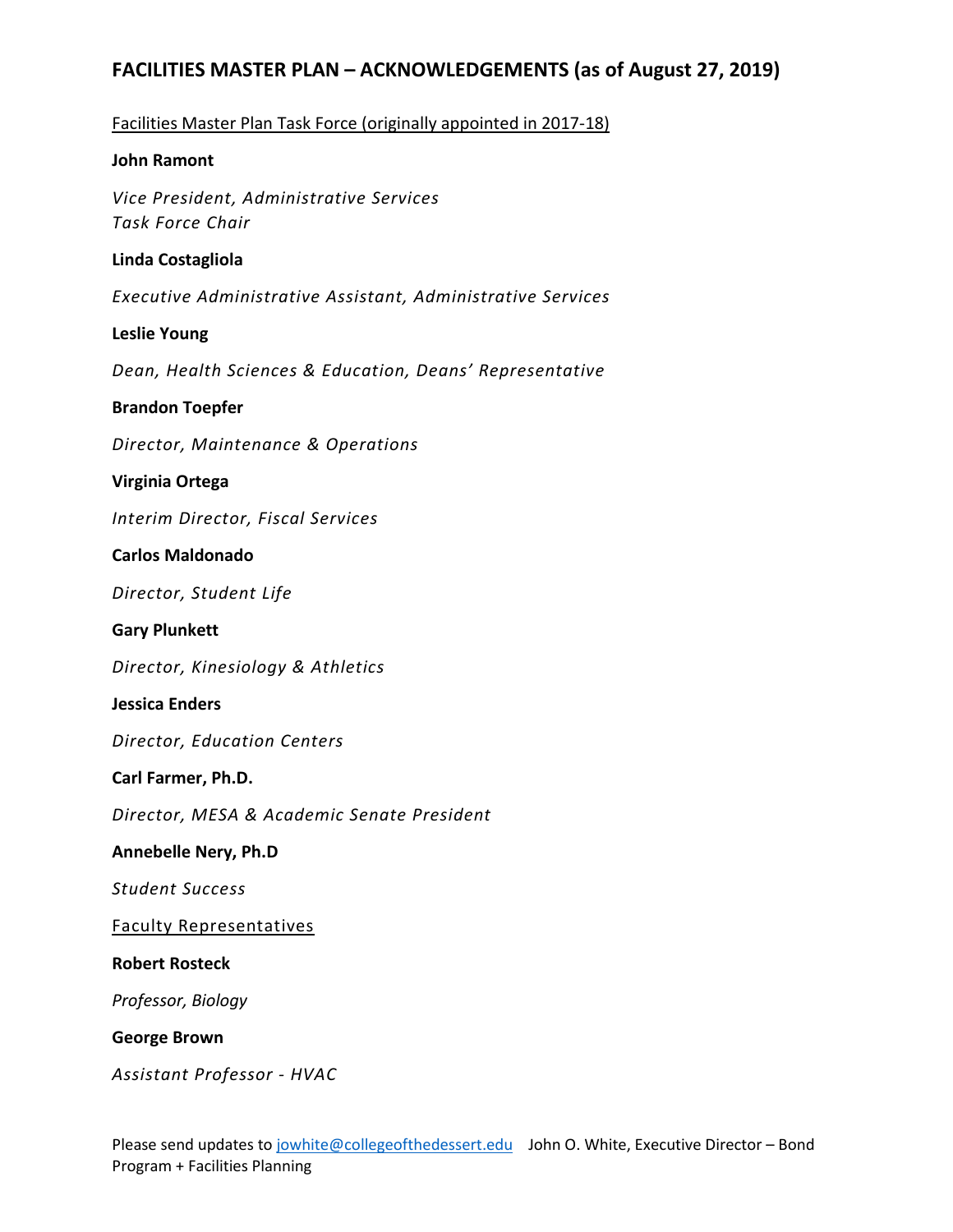# **Claudia Derum** *Reference Librarian, Library* **Allen Scott Ventura** *Assistant Professor, Fire Technology* CODFA Representative **Bartlomiej Podlesny** *Assistant Professor, Mathematics* Adjunct Representative **Scott Klinger** *Professor, Art Department* CODAA Representative **David Bashore** Adjunct Faculty, Speech - Communications Studies Classified Representative

**Roz Weissmann**

*Scheduling Specialist, Institutional Effectiveness and Planning*

CSEA Representative

#### **Michael Gayle**

*Information Technology Technician, Information Technology* Service

Student Representative

#### **Arturo Delgado**

*ASCOD President*

Facilities Master Plan Consultants

#### **C.M. Brahmbhatt**

*Cambridge West Partnership, LLC – Managing Director*

#### **George Walters**

*Cambridge West Partnership, LLC – Associate/Project Manager*

Please send updates t[o jowhite@collegeofthedessert.edu](mailto:jowhite@collegeofthedessert.edu) John O. White, Executive Director – Bond Program + Facilities Planning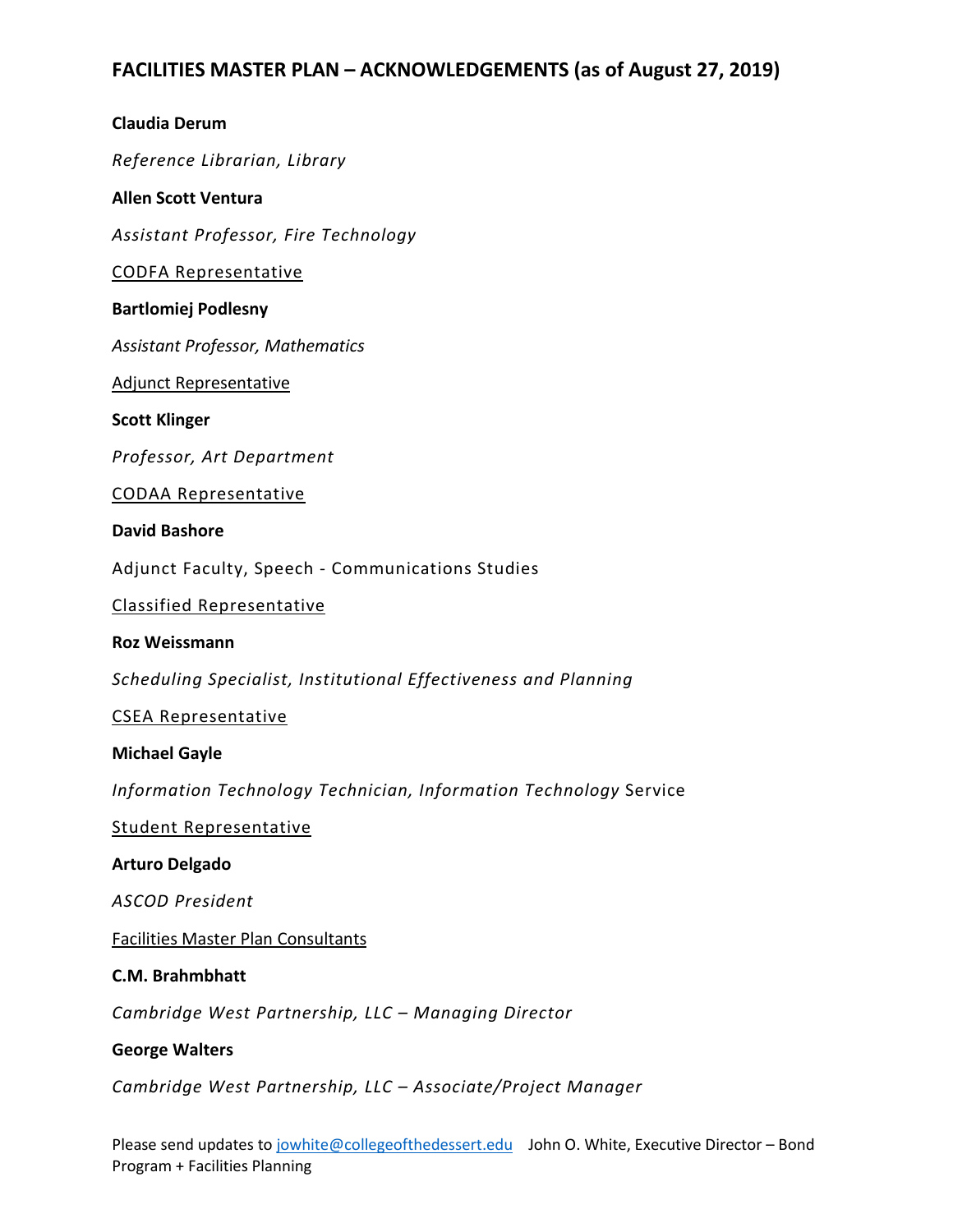# **Larry Frapwell**

*HPI Architecture – President/Principal in Charge*

#### **Megan Gaunce**

*HPI Architecture – Planner/Project Coordinator*

#### **Cassidy Bingham**

*HPI Architecture – Planner/Programmer*

College of the Desert – Superintendent/President

**Joel Kinnamon, Ed.D.**

#### Desert Community College District – Board of Trustees

**Chair, Bonnie Stefan, Ed.D.**

**Vice-Chair, Fred E. Jandt, Ph.D.**

**Clerk, Mary Jane Sanchez-Fulton**

**Member, Aurora Wilson**

**Member, Rubén AríAztlán Pérez**

**Student Trustee, Keanna Garcia** 

#### Other Contributors

#### **John O. White**

*Executive Director, Bond Program & Facilities Planning* 

#### **Pamela Hunter**

*Executive Director, Institutional Advancement*

#### **Daniel Martinez, Ph.D.**

*Director, Institutional Research*

#### **Mac McGinnis**

*Vice President MAAS Companies and Program Manager, Bond Office*